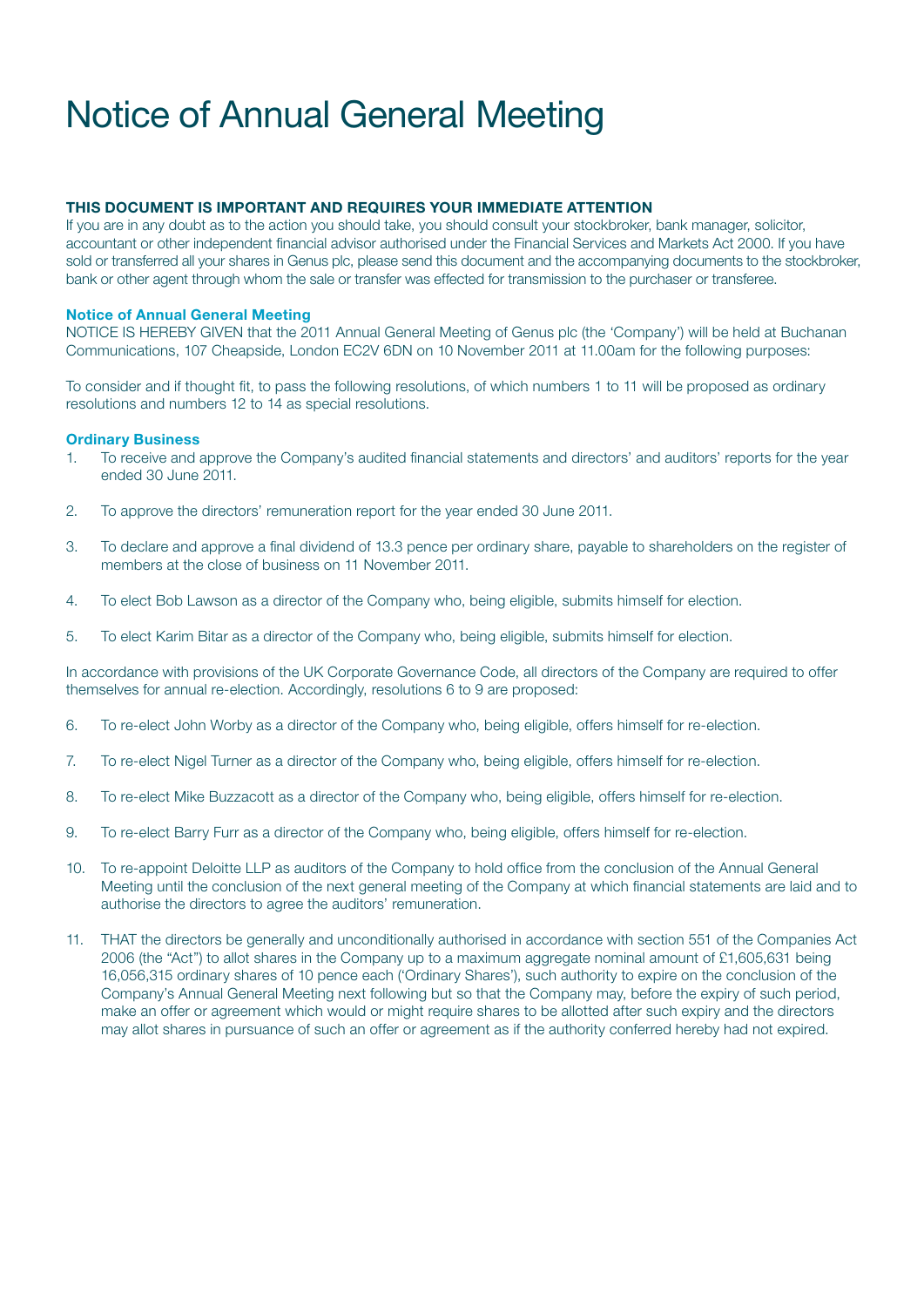## Notice of Annual General Meeting continued

#### Special Business

- 12. THAT subject to and conditional on the passing of resolution 11, the directors be empowered, pursuant to section 570 and section 573 of the Act, to allot equity securities (within the meaning of sections 560 of the Act) for cash pursuant to the authority conferred by resolution 11 as if section 561(1) of the Act did not apply to any such allotment, provided that this power shall be limited to the allotment of equity securities:
	- 12.1 in connection with an offer of such securities by way of rights issue; and
	- 12.2 otherwise than pursuant to sub-paragraph 12.1 above up to an aggregate nominal amount of £299,665 being 2,996,654 Ordinary Shares representing not more than 5% of the issued share capital of the Company as at 30 June 2011,

and shall expire on the conclusion of the Company's Annual General Meeting next following save that the Company may, before such expiry, make an offer or agreement which would or might require equity securities to be allotted after such expiry and the directors may allot equity securities in pursuance of any such offer or agreement as if the power had not expired. This power applies in relation to a sale of treasury shares as if all references in this resolution to an allotment included any such sale and in the first paragraph of this resolution the words 'pursuant to the authority conferred by resolution 11' were omitted in relation to such a sale.

In this resolution, 'rights issue' means an offer of equity securities open for acceptance for a period fixed by the directors to holders on the register on a fixed record date in proportion as nearly as may be to their respective holdings, but subject to such exclusions or other arrangements as the directors may deem necessary or expedient to deal with any fractional entitlements or legal or practical difficulties under the laws of, or the requirement of any recognised regulatory body or any stock exchange in, any territory or any other matter.

- 13. THAT subject to and in accordance with article 9 of the Company's Articles of Association, the Company be generally and unconditionally authorised to make market purchases (within the meaning of section 693(4) of the Act) of Ordinary Shares on such terms as the directors think fit provided that:
	- 13.1 the maximum number of Ordinary Shares hereby authorised to be purchased is 5,993,308 (representing 10% of the Company's issued ordinary share capital as at 30 June 2011);
	- 13.2 the minimum price, exclusive of any expenses, which may be paid for an Ordinary Share is 10 pence;
	- 13.3 the maximum price, exclusive of any expenses, which may be paid for an Ordinary Share is an amount equal to the higher of: (a) 105% of the average of the middle market quotations for an Ordinary Share, as derived from the London Stock Exchange Daily Official List, for the five business days immediately before the day on which such share is contracted to be purchased; and (b) the amount stipulated by Article 5(1) of the Buy-back and Stabilisation Regulation 2003; and
	- 13.4 the authority conferred by this resolution shall expire on the conclusion of the Company's Annual General Meeting next following or 18 months after the date of its passing (whichever occurs first), except that the Company may, before such expiry, enter into a contract for the purchase of Ordinary Shares which will or may be completed by or executed wholly or partly after the expiration of this authority.
- 14. THAT a general meeting, other than an Annual General Meeting, may be called on not less than 14 clear days' notice and that such authority shall expire on the conclusion of the Company's Annual General Meeting next following.

By order of the Board

Registered office: Belvedere House Basing View **Basingstoke** RG21 4HG Registered in England and Wales with number 02972325

medly

Ian Farrelly Group Company Secretary & General Counsel 10 October 2011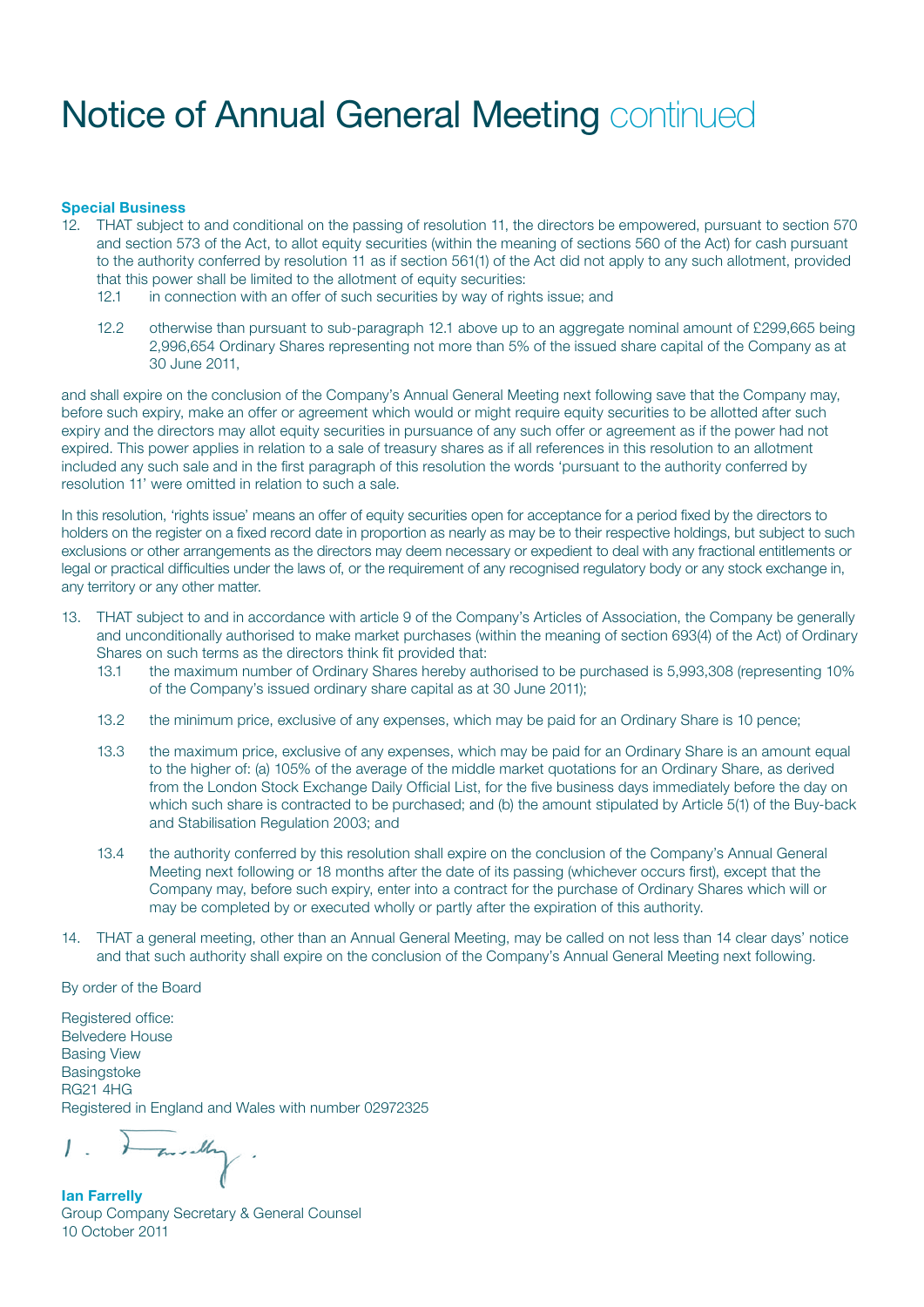# Notice of Annual General Meeting continued

### NOTES:

This notice is being sent to all members and to any person nominated by a member of the Company under section 146 of the Companies Act 2006 (the 'Act') to enjoy information rights. Information regarding the Annual General Meeting, including the information required by section 311A of the Act, is available from www.genusplc.com.

Members will find an attendance card and a form of proxy enclosed with this notice. If you are attending the Annual General Meeting, you should bring the attendance card with you. Only holders of Ordinary Shares, or their duly appointed representatives, are entitled to attend, vote and speak at the Annual General Meeting. Any member so entitled may appoint one or more proxies to attend, speak and to vote instead of him. A proxy need not be a member of the Company but must attend the Annual General Meeting to represent you. Details of how to appoint one or more proxies are set out in the notes to the proxy form. A member may appoint more than one proxy provided each proxy is appointed to exercise rights attached to different shares. You may not appoint more than one proxy to exercise rights attached to any one share. A vote withheld is not a vote in law, which means that the vote will not be counted in the calculation of votes for or against the resolution. If no voting indication is given, your proxy will vote or abstain from voting at his or her discretion. Your proxy will vote (or abstain from voting) as he or she thinks fit in relation to any other matter which is put before the Annual General Meeting.

To be valid, a duly executed form of proxy for use at the Annual General Meeting together, if appropriate, with the power of attorney or other authority (if any) under which it is signed or a duly certified copy of such power or authority must be deposited at the offices of Equiniti Registrars, SEA10845, Equiniti Limited, Aspect House, Spencer Road, Lancing, West Sussex BN99 6ZJ at least 48 hours (excluding non-working days) before the time appointed for holding the Annual General Meeting or any adjournment thereof. Alternatively, proxies may be appointed by having an appropriate CREST message transmitted, if you are a user of the CREST system (further details are below). In the case of a member which is a company, the proxy form must be executed under its common seal or signed on its behalf by an officer of the company or an attorney for the company.

Completion and return of a form of proxy will not preclude shareholders from attending the Annual General Meeting and voting in person if they wish to do so.

The right to appoint a proxy does not apply to persons whose shares are held on their behalf by another person and who have been nominated to receive communications from the Company in accordance with section 146 of the Act ('nominated persons'). Nominated persons may have a right under an agreement with the registered member who hold shares on their behalf to be appointed (or to have someone else appointed) as a proxy. Alternatively, if nominated persons do not have such a right, or do not wish to exercise it, they may have a right under such an agreement to give instructions to the person holding the shares as to the exercise of voting rights.

Pursuant to Regulation 41 of the Uncertificated Securities Regulations 2001, the time by which a person must be entered on the register of members of the Company in order to have the right to attend and vote at the Annual General Meeting is 6.00pm on 8 November 2011 (or if the Annual General Meeting is adjourned, members on the register of members not later than 6.00pm on the day that is two working days prior to the reconvened Annual General Meeting). Changes to entries on the register of members after the relevant time will be disregarded in determining the rights of any person to attend or vote at the Annual General Meeting.

Copies of contracts of service and letters of appointment between the directors and the Company will be available for inspection at the Registered Office of the Company during normal business hours until the conclusion of the Annual General Meeting, and at the place of the Annual General Meeting for at least 15 minutes prior to the Annual General Meeting until its conclusion.

CREST members who wish to appoint a proxy or proxies through the CREST electronic proxy appointment service may do so for this Annual General Meeting to be held on 10 November 2011 at 11.00am and any adjournment(s) thereof by using the procedures described in the CREST Manual found on the Euroclear website www.euroclear.com/CREST. CREST Personal Members or other CREST sponsored members, and those CREST members who have appointed a voting service provider(s), should refer to their CREST sponsor or voting service provider(s), who will be able to take the appropriate action on their behalf. In order for a proxy appointment or instruction made using the CREST service to be valid, the appropriate CREST message (a "CREST Proxy Instruction") must be properly authenticated in accordance with Euroclear UK and Ireland Limited's specifications and must contain the information required for such instructions, as described in the CREST Manual. The message, regardless of whether it constitutes the appointment of a proxy or to an amendment to the instruction given to a previously appointed proxy must, in order to be valid, be transmitted so as to be received by the issuer's agent (ID RA19) by the latest time(s) for receipt of proxy appointments specified in the notice of Annual General Meeting. For this purpose,